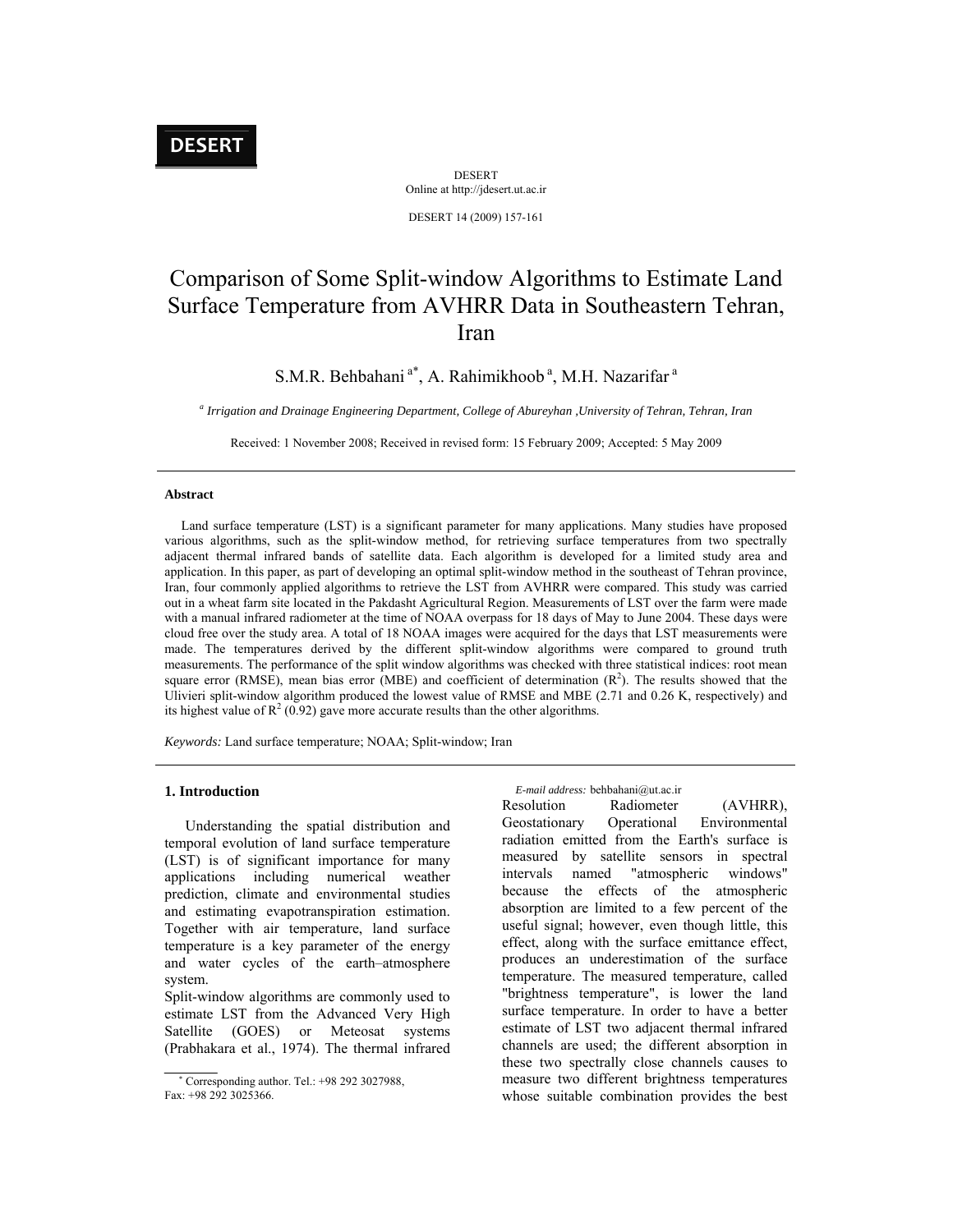estimated LST. This technique, called "splitwindow algorithm", allows using two channels, centered at 11 and 12 micron of the AVHRR/NOAA instrument, also taking into account the spectral surface emissivity.

The surface emissivity may vary significantly because of differences in soil related to its structure, composition, organic matter, or moisture content. By assuming a constant LST emissivity, Price (1983) used NOAA/AVHRR and defined LST with the split-window equation. Various authors suggested split-window methods including nonuniform emissivity to estimate LST (Price, 1984; Becker and Li, 1990; Prata and Platt, 1991; Kerr et al*.*, 1992; Coll et al*.*, 1994; Ulivieri et al.*,* 1994; Sobrino and Raissouni, 2000). Price (1984) showed a potential error magnitude for LST estimates from satellites of  $2-3$ <sup>o</sup>C. Kerr et al. (1992) derived an equation combining a split-window method and the fractional vegetation cover obtained from the Normalized Difference Vegetation Index (NDVI) to account for changes in vegetation cover.

The accuracy of LST algorithms can vary with regional environmental conditions, such as climate characteristics, the major land surface type, and the soil water content. Comparative study on different LST estimating techniques has been published by Vazques et al. (1997) for south eastern Spain. The results of this study emphasized the necessity to choose or develop an estimation algorithm optimized for a given region. Yang and Yang (2006) modified Becker split window LST algorithm for NOAA-16/17 AVHRR data. They found the correlation between the retrieved LST and the in-situ LST measurement is greater than 0.90 with the RMSE around 3.40K.

The objective of this study was to compare various split-window algorithms for retrieving surface temperature for a agricultural land located in southeast of Tehran province, Iran and, then, to select the most accurate model.

#### **2. Materials and Methods**

#### *2.1. Field data collection*

An experimental site suitable for the validation of split window algorithms was set up in a large, flat and homogeneous area in the Pakdasht Agricultural Region, which is one of the most important agricultural areas in the southeast of Tehran province, Iran. Principal crop in this region is wheat and other crops

grown in this area include alfalfa, barley and corn. The climate in the study area is semiarid with an average annual rainfall of 230 mm, approximately 80% of which occurs during November through April, and reference evapotranspiration of 1390 mm.

Field research work was conducted from May to June 2004 in a 650 ha irrigated wheat farm site (Ghezlagh) located in this region (35°28′N, 51°41′E). During this period the wheat crops are irrigated and attained nearly full cover. In these circumstances, the site shows a high thermal homogeneity and is large enough for making ground measurements of LST comparable to satellite estimates. In addition, the emissivity of green vegetation with full cover is well known (high emissivity with small or null spectral variation between 8 and 13 μm (Rubio et al., 2003; Salisbury and D'Aria, 1992) thus facilitating the measurement of surface temperatures by means of infrared radiometers.

To obtain LST values that are comparable with those obtained using split window algorithms, measurements of surface temperature over the farm were carried out simultaneously over 30 minutes, centered about the time of the satellite overpass. Readings were made with the manual infrared radiometer (measuring between 8-14 μm) every 10 m in the farm. The measurements were generally quite stable, and denoted as the mean soil temperature. The field of view of each measurement was 30 cm on the crop surface.

Radiometric temperatures were corrected for emissivity effects, including the reflection of the downward sky emission. If  $T_r$  is the radiometric temperature measured by a thermal infrared radiometer, the equation used to determine the true land surface temperature  $(T_s)$  is:

$$
B(T_r) = \varepsilon B(T_s) + (1 - \varepsilon) Fd / \pi
$$
 (1)

Where B is the Planck function weighted for the filter of the radiometer,  $\varepsilon$  is the surface emissivity and Fd is the downwelling radiance. Because the surface was only covered with vegetation, so the emissivity was assumed as 0.985. The downwelling radiance was measured at an angle of 53° from nadir.

## *2.2. AVHRR data*

 The AVHRR sensor onboard NOAA's Polar Operational Environmental Satellite (POES) satellites records radiation reflected and emitted by the land surface at spectral intervals centered at 0.63, 0.91, 3.7, 11 and 12 μm with a spatial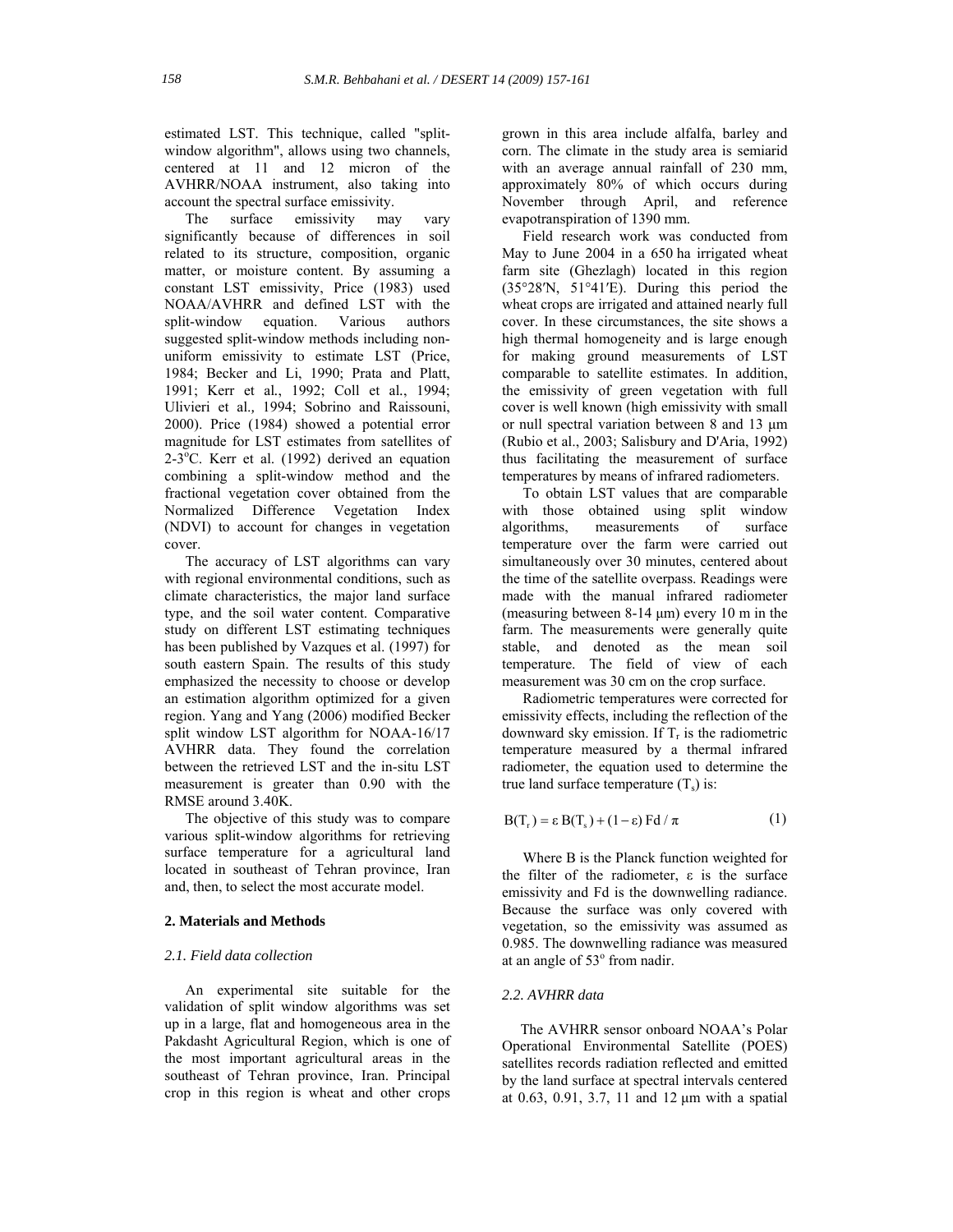resolution of 1.1 km  $\times$  1.1 km at nadir. For this study, a total of 18 images of cloud-free NOAA-16 AVHRR level 1b images were collected from the Satellite Active Archive (http://www.saa.noaa.gov/) for period from May to June 2006. This dataset contains daily images, which overpasses Iran between 13:30 and 14:30 local solar time. Table 1 shows the list of the cloud-free midday NOAA-16 AVHRR images used in this study.

The pre-processing of the AVHRR data was carried out at the Geographical Information System and Remote Sensing (GIS and RS) laboratory (Collage of Abureyhan, University of Tehran). The processing was consisted of registering the data to a geographic co-ordinate system and calibrating the AVHRR channels to top-of-atmosphere reflectance (TOA) (channels 1 and 2) and TOA brightness temperature (channels 3, 4 and 5). The reflectances from channels 1 and 2, and the brightness temperature from channels 4 and 5 over 8 pixels enclosing Ghezlagh site were averaged and employed as representative data for the evaluation of split-window algorithms.

## *2.3. Split-Window algorithms*

The emissivity used in split-window algorithms is a critical parameter for the accuracy of LST. The emissivity effect is included in split-window algorithms by using the emissivities of channels 4 and 5, their means, and their difference. Cihlar et al. (1997) derived a log-linear between NDVI and channel 4 emissivity  $(\epsilon_4)$  and emissivity difference of channels 4 and 5 ( $\varepsilon_4$ - $\varepsilon_5$ ):

$$
\varepsilon_4 = 0.9897 + 0.029 \ln(NDVI)
$$
 (2)

$$
\varepsilon_4 - \varepsilon_5 = 0.01019 + 0.1344 \ln(NDVI)
$$
 (3)

The split-window algorithms have been developed by many researchers, and four commonly applied algorithms were evaluated in this work and are presented in Table 1.

| Authors (year, Abbreviation)     | Split-window algorithms                                                                                                                             |  |  |
|----------------------------------|-----------------------------------------------------------------------------------------------------------------------------------------------------|--|--|
| Price (1984, Price)              | LST = T <sub>4</sub> + 3.33 · $(T_4 - T_5) \cdot \frac{5.5 - \varepsilon_4}{4.5} + 0.75 \cdot T_5 \cdot \Delta \varepsilon$                         |  |  |
| Becker and Li (1990, B&L)        | LST = 1.274 + $\left(1+0.15616\frac{1-\epsilon}{\epsilon}-0.482\frac{\Delta\epsilon}{\epsilon^2}\right)\frac{T_4+T_5}{2}$                           |  |  |
|                                  | $+\bigg(6.26+3.98\frac{1-\epsilon}{\epsilon}+38.33\frac{\Delta\epsilon}{\epsilon^2}\bigg)\frac{T_4-T_5}{2}$                                         |  |  |
| Prata and Platt (1991, P&P)      | LST = $3.45 \frac{T_4 - T_0}{T_2 - 2.45 \frac{T_5 - T_0}{T_5 + 40 \frac{1 - \epsilon_4}{T_0}} + T_0$<br>$\varepsilon_{\scriptscriptstyle\varDelta}$ |  |  |
| Ulivieri et al. (1994, Ulivieri) | LST = $T_4$ + 1.8 $\cdot$ $(T_4 - T_5)$ + 48 $\cdot$ $(1-\epsilon)$ - 75 $\cdot$ $\Delta \epsilon$                                                  |  |  |

 $T_4$  and  $T_5$  are brightness temperature of AVHRR channel 4 and 5,  $\varepsilon = (\varepsilon_4 + \varepsilon_5)/2$ ,  $T_0$ =273.15 (K)

## **3. Results and Discussion**

To compare LST estimation algorithms, the most widely used statistical indicators are root mean square error (RMSE), the mean bias error (MBE) and the coefficient of determination  $(R<sup>2</sup>)$ . The RMSE is thought to provide information on the short-term performance of a model by allowing a term by term comparison of the actual difference between the estimated value and the measured value. The smaller the value, the better the model's performance. On the other hand, the MBE is usually thought to provide information on the long-term performance of a model. A positive value gives the average amount of overestimation in the estimated values and vice versa. The smaller the absolute value, the better the model performance.

The LST values estimated by the four splitwindow algorithms were compared with measured values. This comparison is shown in Figure 1, while the summary of statistic results is presented in Table 2. All the algorithms have similar coefficients of determination. The largest difference between coefficients of determination of the best model and the worst is only 0.03. The high values of coefficient of determination  $(R^2>0.89)$  for all algorithms showed that there was good linear regression between these algorithms and measured data. However, three algorithms significantly overestimated LST (between 1.5 and 5.23 k) and the Ulivieri split window algorithm provided lowest MBE value (MBE=0.26).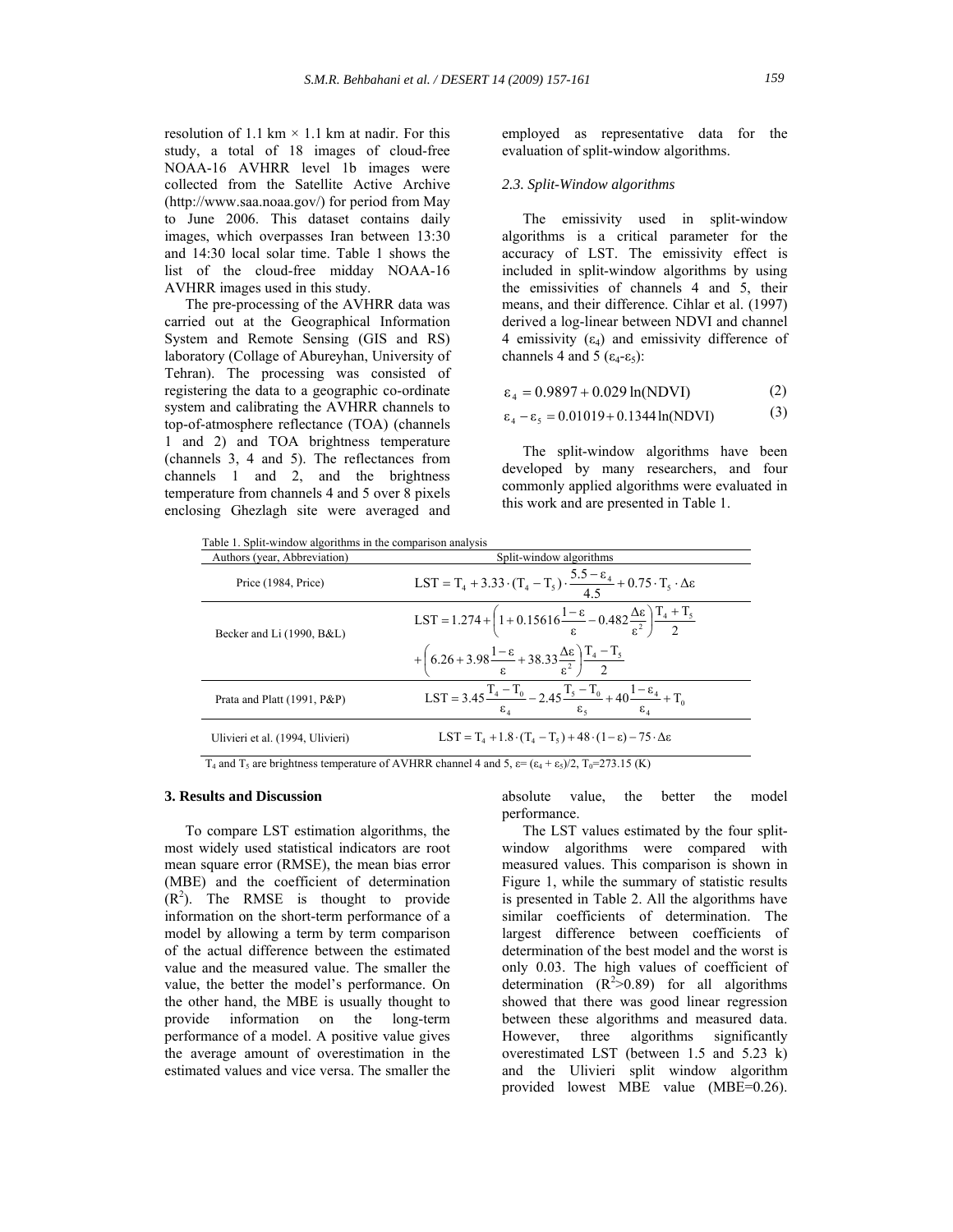Considering the RMSE, the results for Price, Becker and Li, Prata and Platt algorithms have poor results, but the Ulivieri algorithm has the lowest value of RMSE (2.71 K).

The results in Figure 1 and Table 2 show that the highest errors are associated respectively with becker and Li, Prata and Platt, and Price algorithms and the lowest error is associated with the Ulivieri algorithm. Since these four algorithms have different formulations, there are large differences between some of them for retrieving LST. Thus the algorithms need to be tested for understanding the differences. The atmosphere is a key factor to modify the radiance from the Earth surface by water vapour or aerosol. In next step, the four algorithms were investigated for atmospheric effects.

Each algorithm was further tested for relative sensitivity by analyzing the variation of the deviation between the LST and brightness temperature of Channel 4 (T4). Channel 4 was chosen instead of Channel 5, because there is more atmospheric effect (absorption by water vapour) in Channel 5 than in Channel 4. Figure 2 shows a plot of deviation between the LST and T4 versus T4 for data used in this study. As seen in Fig. 2, Becker and Li, Prata and Platt, and Price algorithms (lines B, C and A) produced the largest deviation from T4, while the Ulivieri algorithm (line D) has smaller deviations but similar trend each other. The deviation of temperatures estimated by ulivieri was much less sensitive to the variation of Channel 4 (T4) than those of other algorithms, so the Ulivieri algorithm may exhibit a lesser atmospheric effect on the accuracy. As a result, The Ulivieri algorithm may be proposed as a split-window algorithm for estimating LST in southeast of Tehran with better accuracy.



Fig. 1. Comparision of measured LST vs. estimated LST using four different split window algorithms

| Table 2. Statistical results between measured LST and estimated LST using split window algorithms |          |        |      |  |
|---------------------------------------------------------------------------------------------------|----------|--------|------|--|
| Algorithm                                                                                         | RMSE (K) | MBE(K) |      |  |
| Price                                                                                             | 3.56     |        | 0.89 |  |
| B&L                                                                                               | 5.66     | 4.88   | 0.90 |  |
| P&P                                                                                               | 6 14     | 5.23   | 0.90 |  |
| Jlivieri                                                                                          |          | 0.26   | 0.92 |  |

Table 2. Statistical results between measured LST and estimated LST using split window algorithms